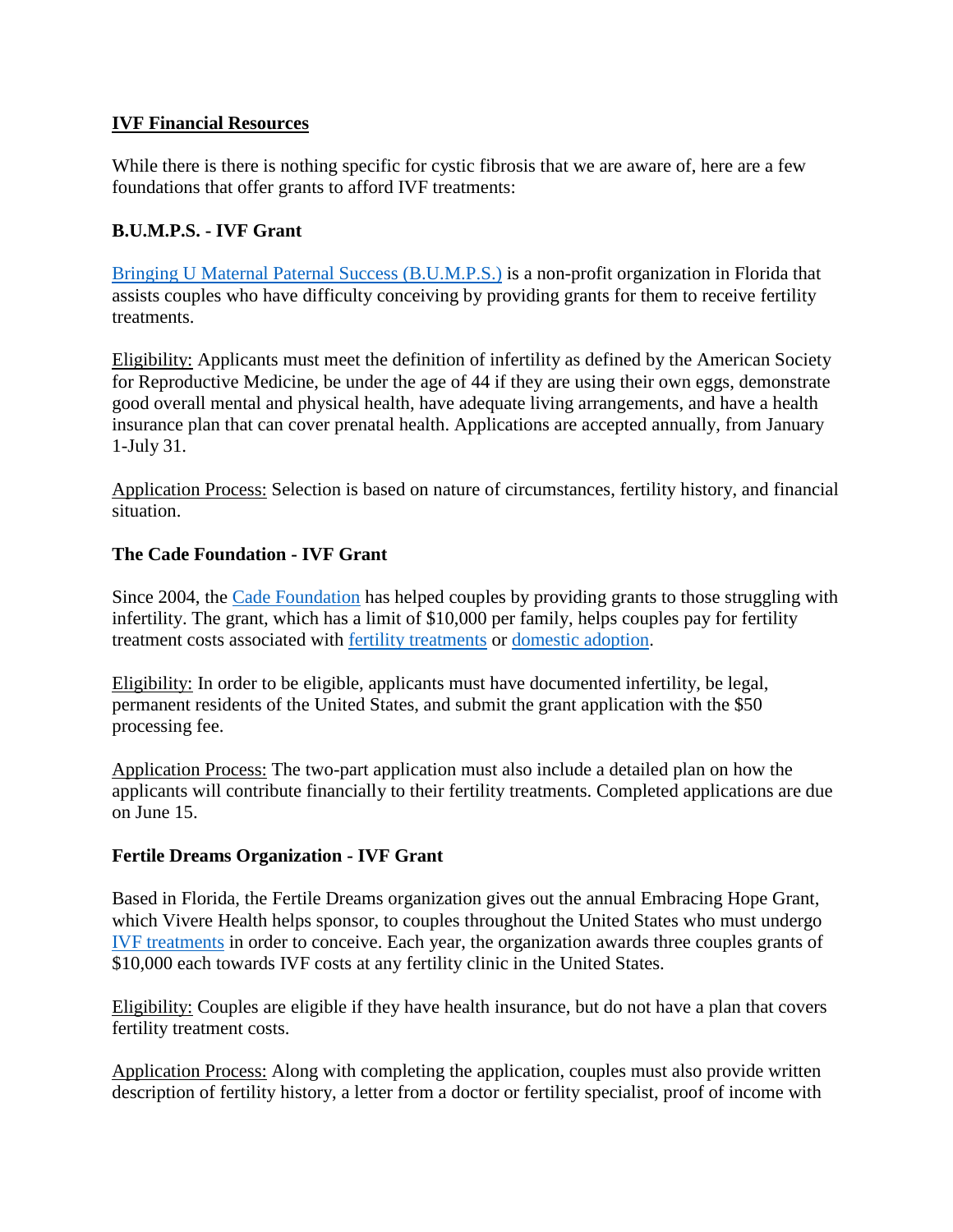pay stubs and tax returns, and consent for the organization to share their story with media personnel.

# **Sparkles of Life - IVF Grant**

Sparkles of Life, Inc., is a Texas-based non-profit organization dedicated to supporting families on their paths to parenthood, including educating and supporting women through the IVF process. The organization's Vivere-Garden of Life Grant will help cover the costs of IVF for five couples each year.

Eligibility: The Garden of Life Grant is awarded to couples who demonstrate a documented need for fertility treatment.

Application Process: Each couple applying must submit the following materials: a completed application form, a statement of need (letter, no longer than 500 words, detailing your family building journey and explaining why you deserve to be awarded the Sparkles' Garden of Life Grant; current financial records (submit your W2 form from the last two years to verify employment and income), and a \$100 application fee.

# **INCIID IVF Scholarships**

Each year, the [InterNational Council on Infertility Information Dissemination](https://mobile.fairview.org/owa/redir.aspx?REF=UXSsfLfsqiOJ_ngfD3UDHrOVpX3WKQ5dqPrzaf5F516GODYo-jDUCAFodHRwczovL3VybGRlZmVuc2UucHJvb2Zwb2ludC5jb20vdjIvdXJsP3U9aHR0cC0zQV9fd3d3LmluY2lpZC5vcmdfaW5kZXgucGhwJmQ9Q3dNRkFnJmM9ZTBxV08wTVhXRmlRZ0dXRTBVbVhkUSZyPWNiR04tMjhZZFhadkJUTWVCZUVhaFlHR1hxaElpZHQ5U1pXUWw4VXM1dmsmbT1FaWhjbU12WGpvU2JZZWlBeEtTM3FyY2xpWVR4emJhbURGNGprT2tkQmZzJnM9QmJSRWZWUHlWdmIzQ2RZcXVITUhIVXBBLWlzMFF0ZkMwSzlFN19XMUl2TSZlPQ..) offers a national scholarship program designed to help couples who cannot afford IVF fertility treatments on their own. With this program, [fertility doctors](https://mobile.fairview.org/owa/redir.aspx?REF=tlmTPOyQ6pXl2zoaMuVfOI94eE4CSM6CTNmD7z-wpQmGODYo-jDUCAFodHRwczovL3VybGRlZmVuc2UucHJvb2Zwb2ludC5jb20vdjIvdXJsP3U9aHR0cC0zQV9fd3d3LmZlcnRpbGl0eWF1dGhvcml0eS5jb21fdHJlYXRtZW50X2dldHRpbmctMkRzdGFydGVkX3JlcHJvZHVjdGl2ZS0yRGVuZG9jcmlub2xvZ2lzdCZkPUN3TUZBZyZjPWUwcVdPME1YV0ZpUWdHV0UwVW1YZFEmcj1jYkdOLTI4WWRYWnZCVE1lQmVFYWhZR0dYcWhJaWR0OVNaV1FsOFVzNXZrJm09RWloY21Ndlhqb1NiWWVpQXhLUzNxcmNsaVlUeHpiYW1ERjRqa09rZEJmcyZzPTNjRE9ZelRNcldpdzNBSzBRVHpRbEtuTG1SVDZsUk1rRWozTVcyQnYtSk0mZT0.) from respected fertility clinics from across the United States donate their state-of-the art facilities and services to needy couples. The program covers most of the basic [IVF costs.](https://mobile.fairview.org/owa/redir.aspx?REF=o54tebtCqvpetYZWAP2WwvioqaB9acnvuJaj0V72x8yGODYo-jDUCAFodHRwczovL3VybGRlZmVuc2UucHJvb2Zwb2ludC5jb20vdjIvdXJsP3U9aHR0cC0zQV9fd3d3LmZlcnRpbGl0eWF1dGhvcml0eS5jb21fYXJ0aWNsZXNfdHJlYXRtZW50LTJEY29zdHMmZD1Dd01GQWcmYz1lMHFXTzBNWFdGaVFnR1dFMFVtWGRRJnI9Y2JHTi0yOFlkWFp2QlRNZUJlRWFoWUdHWHFoSWlkdDlTWldRbDhVczV2ayZtPUVpaGNtTXZYam9TYlllaUF4S1MzcXJjbGlZVHh6YmFtREY0amtPa2RCZnMmcz1OOGgzMzJtQXQxR0dVd0l1azFjU0pBdUlWMXRDVVIzUXRuZDVDT29rLTMwJmU9)

Eligibility: Before couples can become eligible, they must register with the INCIID community and donate at an annual rate of \$55 or more. Applicants must meet the criteria for infertility as defined by the American Society for Reproductive Medicine, and must demonstrate financial need. While some kind of medical coverage is preferable, it cannot cover IVF treatment.

Application Process: Each application is kept on file for two years. Those selected to receive the donated treatment partner with INCIID and have a small fundraising requirement. Scholarships are reviewed monthly. Deadlines are the last working day of each month.

## **Other IVF Resources to look into:**

**Baby Quest Foundation Grants**

**The JFCS Fertility Fund Grants**

**Nest Egg Foundation Grant**

**The Parental Hope Grant**